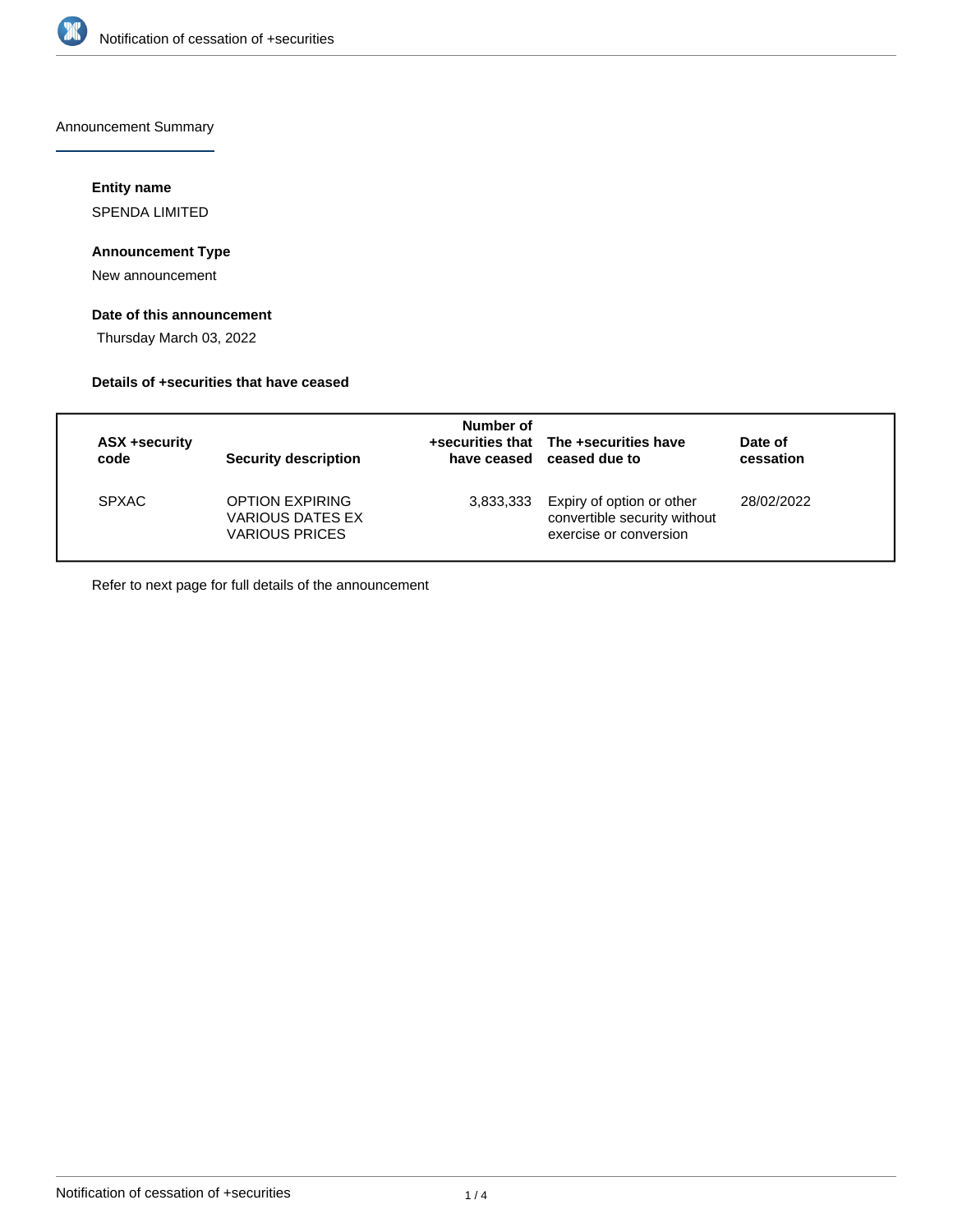

Part 1 - Announcement Details

## **1.1 Name of +Entity**

SPENDA LIMITED

We (the entity named above) provide the following information about our issued capital.

**1.2 Registered Number Type**

ACN

**Registration Number** 099084143

**1.3 ASX issuer code** SPX

**1.4 The announcement is** New announcement

## **1.5 Date of this announcement**

3/3/2022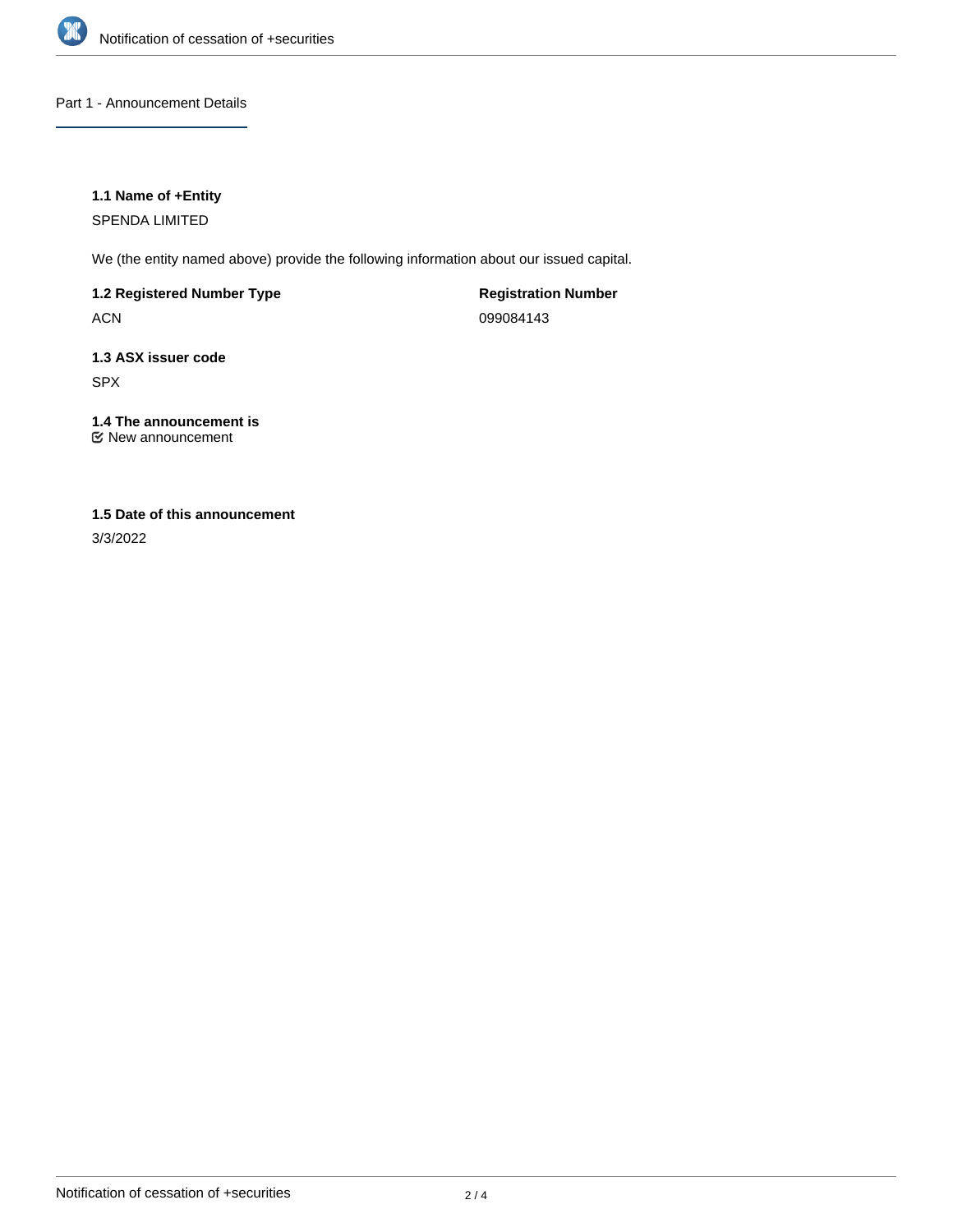

#### Part 2 - Details of +equity securities or +debt securities that have ceased

#### **ASX +Security Code and Description**

SPXAC : OPTION EXPIRING VARIOUS DATES EX VARIOUS PRICES

## **Unquoted +equity securities that have ceased**

**Number of securities that have ceased**

3,833,333

# **Reason for cessation** Expiry of option or other convertible security without exercise or conversion

**Date of cessation** 28/2/2022

**Is the entity paying any consideration for the cessation?** No

#### **Any other information the entity wishes to notify to ASX about the cessation?**